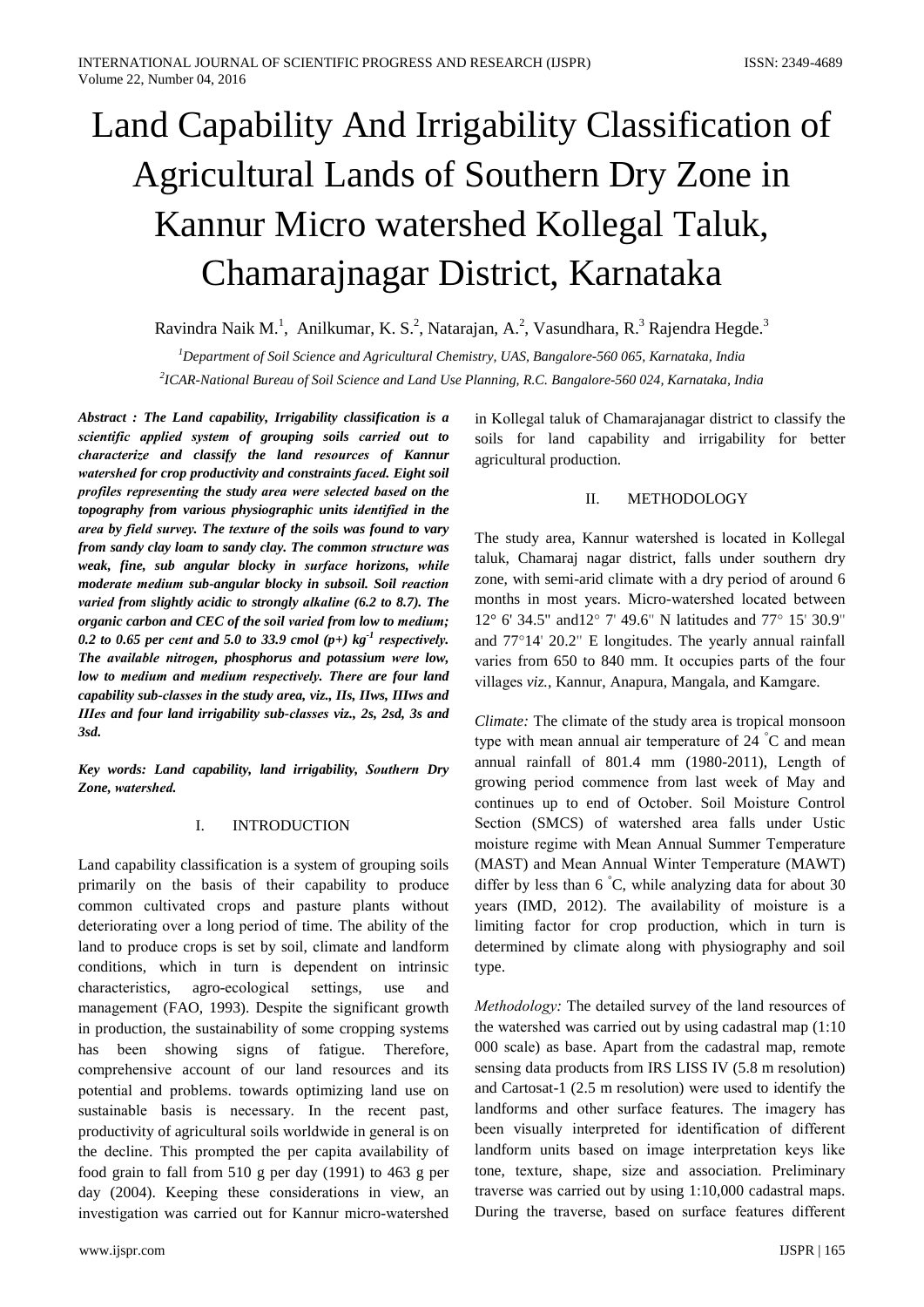landform units were demarcated and initial legend was prepared by studying soils in few selected places/road cuts. After this, intensive traversing of each landform unit i.e. hills, ridges, uplands and lowlands etc. was carried out. Based on the soil variability observed on the surface, transects were selected along the major slope direction, covering all landform units. In the selected transects, profiles were marked at close intervals to take care of changes in the land features like break in slope, texture etc. In the selected sites, 8 soil profiles were dug  $(1.5 \text{ m x } 4 \text{ m x})$ 1.5 m) and studied in detail for all their morphological characteristics. The soil and site characteristics were recorded for all profile sites on standard proforma as per the guidelines given in USDA Soil Survey Manual (Soil Survey Staff, 2004). Based on the soil-site characteristics, the soils were grouped into eight different soil series. The area under each series was further divided into phases and their boundaries delineated on the cadastral map based on the variations observed in the texture of the surface soil, slope, erosion, presence of gravels and stones and coverage rocks. The soil samples from each horizon of pedons were collected and analyzed for important physical and chemical characteristics. Particle size distribution was determined by international pipette method (Piper, 1966). Soil reaction, electrical conductivity, exchangeable cations and cation exchange capacity were determined as described by Jackson (1973). Organic carbon was determined by wet oxidation method (Walkley and Black, 1934). The soils were classified as per USDA Soil Taxonomy (Soil Survey Staff, 2003) and mapping units are phases of soil series and further, the interpretative Soil Survey Staff, 1951 & Sys et al., 1993).

#### **RESULTS AND DISCUSSION**  $III$

## Morphological Characteristics

The results of the morphological, physical and chemical characteristics of soils of Kannur micro-watershed, Kollegal taluk, are presented in the tables 1 to 3. Soil depth varied from deep to very deep. Soil colour varied from dark red to dark brown in red soils and very dark grey in black soils. Texture varied from sandy clay loam to clay. The red and black soil pedons exhibited moderate, medium, sub-angular blocky structure. Moist consistency varied from friable to very friable in red soil pedons and from firm to extremely firm in black soil pedons. Consistency was directly related to nature and amount of clay. Friable moist consistency in red soil pedons indicated good soil-water- air relationship. Thin patchy clay skins were visible on the ped surfaces and around sand grains of lower horizons of red soil pedons (P1, P3, P5, P6, P7 and P8). Slickensides were common feature in black soil pedons (P2) because of argillo- pedoturbation. Abundance and intensity of slickensides were more in middle of solum,

because of maximum swelling pressure. Similar results were also reported by Dasog and Hadimani (1980).

## **Physical Characteristics**

In Upland Pedons, the texture clayey at the surface and sandy clay at sub-surface in Bt horizon, whereas in lowland (P2) and midland (P4) black soil pedons, texture was clay throughout the profile. In the Deccan Plateau of India clay texture in black soil pedons is a common feature (Biswas and Gawande, 1992). Bulk of the particle size distribution in red soil pedons constituted of coarser fractions (more sand and coarse fragment), whereas in black soil pedon, bulk of it was constituted of finer particles due to more chemical weathering in the latter. More total sand in red soil could be attributed to the nature of parent rock, which is granite and granite gneiss complex containing more of quartz (Krishnamurthy, 1993). In red soil pedons bulk density slightly decreased in the Bt horizon, because of better soil aggregation due to increased microbial activity. In black soil pedons (P2, P4) bulk density was influenced by amount of clay and silt. In pedon 7, Bt4 horizon exhibited least value because of low clay and silt content (Goroji, 1994). Particle density is the amount of soil solids per given volume. In red and black soil pedons the amount of sand, silt, clay per given volume shown correlation with the values of particle density in pedon 4, Bw3 horizon shown least particle density values because of very low amount of course sand.

# Physio Chemical Properties

The pH values of soils ranged from  $6.2$  to  $8.7$ , and it was slightly acidic to strongly alkaline in reaction. It might be attributed to intense and uniform leaching of bases throughout the profile (Sitanggang et al., 2006). The lower pH indicates the high degree of leaching in the surface soil and its decrease in the subsequent horizons (Das and Roy, 1979) may be due to the predominance of electronegative colloids in the soil. It showed that weathering was not as advanced in these soils. The values of EC (1:2.5 soil water ratio) ranged from 0.09 to 0.95 dS m-1. Thus these soils are non-saline in nature. EC of all the pedons was very low due to the leaching caused by land slope and rainfall as observed by Sivasankaran et al (1993). The mean Organic carbon content in soil ranged from 0.21 to 0.33 per cent. Its content was low in all the pedons. Surface horizons recorded the high values and its values decreased with depth in all the pedons similar findings were reported by Pal et al. (1985). Cation exchange capacity varied between the pedons and also between the horizons in each pedon. The CEC values of upland pedons were low (5.0 to 14 cmol  $(p+)$  kg-1. The low CEC in the surface horizon was due to eluviation of bases, clay and silt to subsurface horizons and illuviation of kaolinite dominated clay to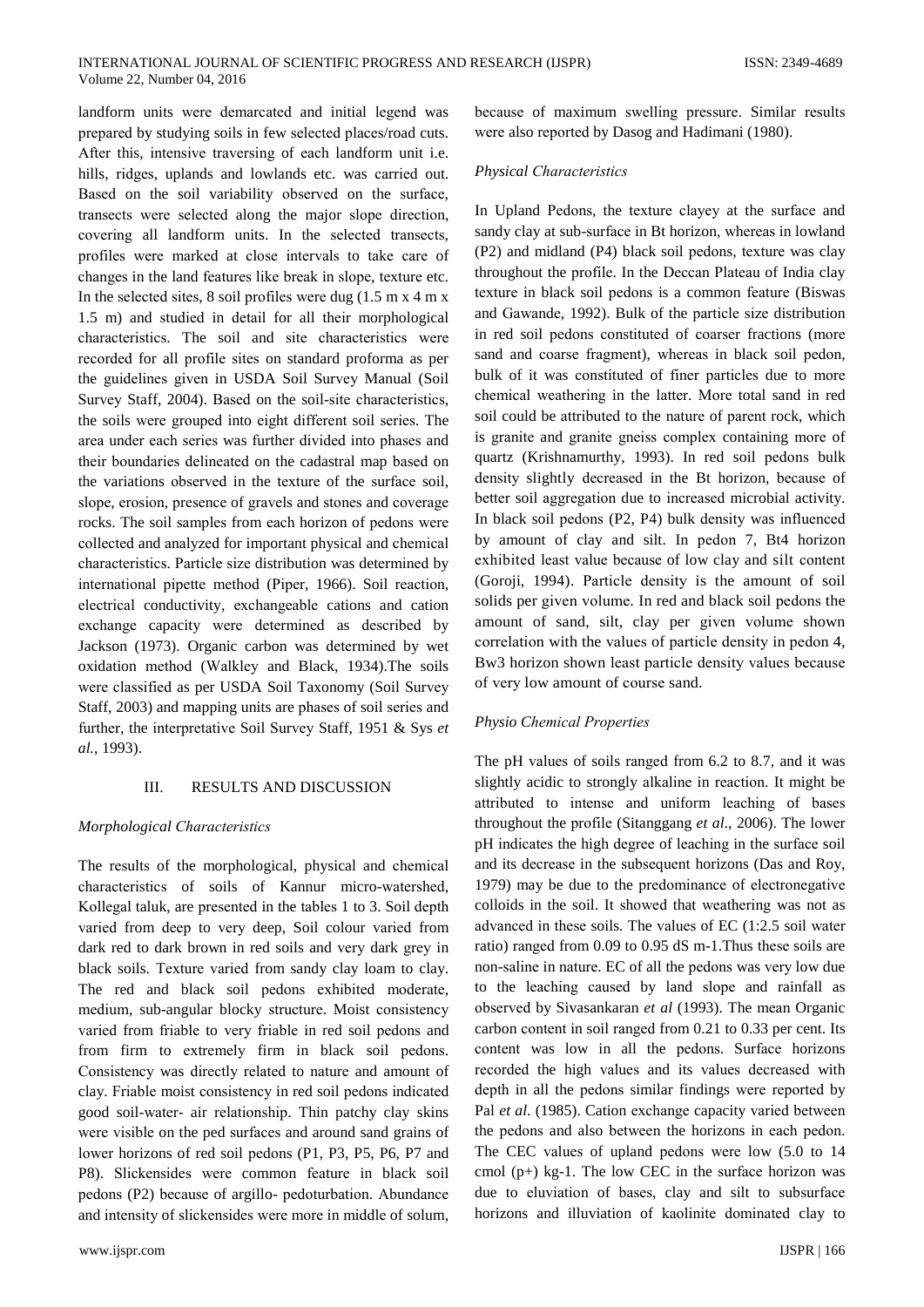lower layers and accumulation of sesquioxides. Dominance of 1:1 type, kaolinitic clay was the reason for low CEC in these soils (Rajan, 2008). The base saturation was high in all the surface horizons, due to the influence of organic matter and in most of the profiles, showed tendency to increase with the depth and following the distribution pattern of pH. The increase of base saturation with depth is due to the leaching of bases from the upper horizon and their deposition in the lower horizons owing to semi arid climate. The available nitrogen, phosphorus and potassium content varied very much among the pedons. The available nitrogen varied from 50.3 to 197.0 kg  $ha^{-1}$ . The highest available nitrogen content present in pedon 2 where it ranged from 187 to 197 kg  $ha^{-1}$ . This was due to higher clay, so that the leaching less pronounced, assisted by continuous addition of fertilizers and increased level of organic matter for cultivation. The available phosphorus varied from 10.5 to 58.1 kg ha<sup>-1</sup>. The phosphorous content decreased with depth and showed low status of available phosphorous with depth. This may be attributed to its higher removal than replenishment and also high phosphorous fixation capacity (Sathisha and Badrinath, 1994). The available potassium varied from 44.8 to 250 kg ha<sup>-1</sup>. The highest available potassium content present in pedon 4, where it ranged from 196 to 250 kg ha<sup>-1</sup>. Lowest available potassium content was in pedon 5, where it ranged from  $44.8$  to  $141.2$  kg ha<sup>-1</sup>. In all pedon soils available potassium content increased with the depth. Coarse textured and gravelly soils are particularly low in available potassium, possibly due to faster and deeper leaching as observed by Badrinath et al., (1986) in Puttur soils. The available sulphur ranged from 6.3 to 33.3 in all the pedons, it shown decreasing trend with increasing soil depth. The low land soil pedon (P2) and mid land soil pedon (P4) shown high values, when compared to all upland soil pedons. This may be due to the fact that amount of clay having net negative charges shown repulsion (Anionic repulsion) property to sulphate anion resulted in higher sulphur availability. The DTPA extractable Fe, Mn and Cu are in optimum range. Similar results were observed by Bhaskar et al. (2004) in hill slopes of Narang-Kongripara watershed of Meghalaya. Concentration of micronutrients decreases with the depth. In all soil pedons, Zn content was below the critical level, which may be due to good drainage condition and better porosity, which played a critical role in zinc availability. Similar results were recorded by Kannan and Mathan (1994) in Tamil Nadu soils.

Land Capability and Irrigability: Based on soil properties, the soils of Kannur micro-watershed of have been classified into two land capability classes viz., II and III (Table 4). The uplands pedons 1, 3, 5 and 6 were grouped under land capability sub-class IIs, pedon 2 as IIws, pedon 4 as IIIws and pedon 7 and 8 as IIIes respectively. These soils were moderately good cultivable lands with moderate limitations of higher coarse fragments, low base saturation, low organic matter, high alkalinity and ESP and textural limitations. pedon 7 and 8 were classified under IIIes with marginal limitations of texture and sub surface coarse fragments and high ESP (Table 4). Whereas midlands and lowlands (pedon 2 and 4) were classified into IIws and IIIws moderate limitations of wetness/internal drainage, high alkalinity and ESP. Organic matter content, hence application of organic manures and crop rotation with legumes can be followed in these soils. The soil properties from the study area were matched with degree of limitations for surface irrigation (Table 5). The pedons 1, 3, 5 and 6 were moderately suitable (2s) for irrigation with moderate limitations of clayey texture and sodicity(Table 5). In midland (pedon 4) and low land soil pedons (pedon 2) moderate limitation of drainage and alkalinity and /or ESP restricted for moderately suitable class 2sd and 3sd (Table 5). Red soils(pedon 7 and 8) have the moderate limitation of texture and ESP to put them under class marginally. Suitable (3s) for irrigation pending reclamation through draining out excess exchangeable sodium.

#### IV. **CONCLUSION**

Detailed soil survey was conducted to assess the land resources of the Kannur watershed. Depth of the soils ranged from moderately deep to very deep, the solum thickness increased from upper to the lower slopes in the study area. The colour of the soils varied from reddish brown to dark red in uplands, this was found to be influenced mainly by the type of parent material, low organic matter content, warmer temperature regime and moderately high rainfall existing in the area. The colour varied from yellowish brown to dark grey in lowlands. This was influenced by the topography and impeded drainage in the sub-surface layers.

Land capability classification was done based on the inherent soil characteristics, external land features and environmental factors. There are four land capability subclasses in the study area viz., IIs, IIws, IIIes and IIIws. The soils were moderately suitable for irrigation with four land irrigability sub-classes viz., 2s, 2sd, 3s and 3sd with moderate limitations of alkaline soil reaction, ESP and clayey texture. The study reveals that there is a close relationship between physiography and soils. The formation of the diverse group of soils can be attributed to the variation in topography causing erosion, leaching, sedimentation and other pedogenic processes modified by altered water regime.

#### $V_{\perp}$ **REFERENCES**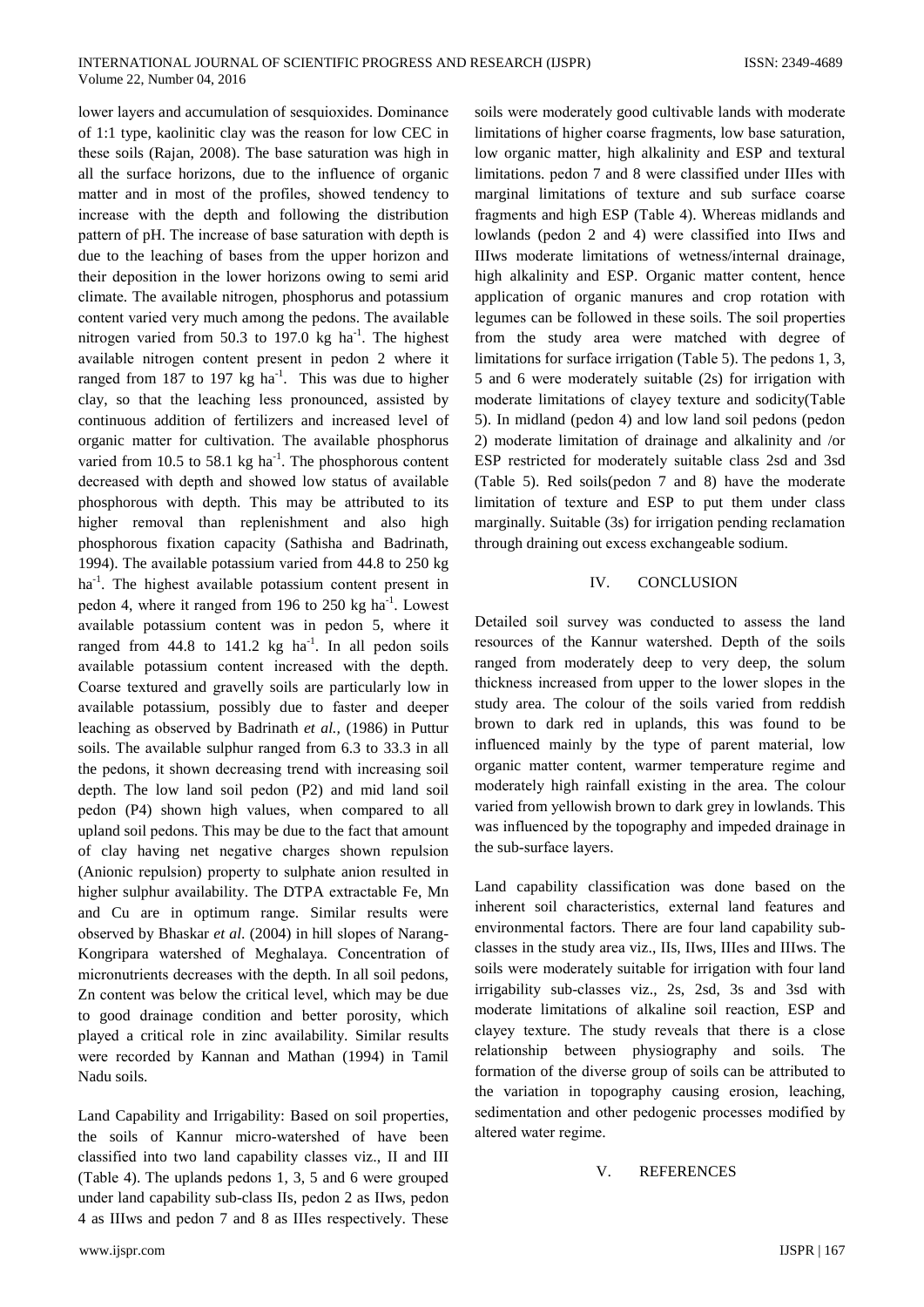- [1] All India Soil and Land Use Survеy Organization (AISLUS), 1970. *Soil Survеy Manual*, IARI, New Dеlhi, 123 p.
- [2] Badrinath, M. S., Krishnan, A. M., Patil, B. N., Kеnchaiah, K. and Balakrishna Rao, K., 1986. Fеrtility status of somе typical soils of coastal Karnataka. *J. Indian Soc. Soil Sci*., 34: 436-438.
- [3] Bhaskar, B. P., Mishra, J. P., Baruah, U., Vadivеlu, S., Sen, T. K., Buttе, P. S. and Dutta, D. P., 2004. Soils on *Jhum*  cultivatеd hill slopеs of Narang – Kongripara watershеd in Mеghalaya. *J. Indian Soc. Soil Sci.*, 52: 125- 133. Biswas, T. D. and Gawandе, S. P., 1992. Studiеs on genеsis of catеnary soils on sedimеntary formation in Chhatisgarh basin of Madhya Pradеsh I. and mеchanical composition. *J. Indian Soc. Soil Sci.,* 10: 233-234.
- [4] Das, S. N. and Roy, B. B., 1979. Characterization of catenary soil. *Indian J.Agric.Chem.,* 12: 43-51.
- [5] Dasog, G. S. and Hadimani, A. S., 1980. Genеsis and chеmical propertiеs of somе Vеrtisols. *J. Indian Soc. Soil Sci*., 28: 49-56.
- [6] Food and Agricultural Organization (FAO), 1983. *Guidelinеs: Land еvaluation for rain fed agriculturе*.FAO, Rome.
- [7] Goroji, P.T., 1994. Studiеs on physical and chеmical propertiеs of Vеrtisols of zonеs threе and еight of Karnataka.M.Sc.(Agri.)Thеsis, Univеrsity of Agricultural Sciencеs, Dharwad.
- [8] Indian Metеorological Departmеnt (IMD), 2012. Climatological Tablеs, 1980-1911, IMD, Pune, Controllеr of Publications, New Dеlhi, 782 p.
- [9] Jackson, M. L. 1973. *Soil Chеmical Analysis*, Prenticе Hall of India Pvt Ltd. New Dеlhi
- [10] Krishnamurthy, K. G., 1993. Properties, genesis and classification of red soil of North Karnataka. *M. Sc. (Agri.) Thеsis,* Univ. Agric. Sci., Dharwad (India).
- [11] Kannan, N. and Mathan, K.K., 1994. Iron, Manganese zinc and coppеr contеnts of somе selectеd watershеd in hilly rеgions of Tamil Nadu*. Madras Agric. J.,* 81: 512-514.
- [12] Pal, D. K., 1985. Potassium release from muscovite and biotitе undеr alkalinе conditions, *Agropеdology*, 35: 133- 136.
- [13] Pipеr, C. S., 1944. *Soil and Plant Analysis,* Intеr Sciencе Publishеrs Inc. New York 369p.
- [14] Rajan, K., 2008. Impact of erosion and salinity on soil and land quality indicators in southеrn Karnataka. Ph.D. (Agri.) thеsis submittеd to UAS, Bangalorе.
- [15] Satyanarayana, T. and Biswas, T. D., 1970. Chemical and minеralogical studiеs of associatеd black and red soils, *Mysorе Journal of Agricultural Sciencеs*, 8: 253-264.
- [16] Sathisha, G. C. and Badrinath, M.S., 1994. Characterization of soils of Westеrn Ghats in Dakshina Kannada district, Karnataka. *Agropеdology,* 4: 45-48.
- [17] Sitanggang, Masri, Rao, V. S., Ahmеd, Nayan and Mahapatra, S. K., 2006. Charactеrization and Classification of soils in watershеd arеa of Shikolpur, Gurgaon district, Haryana. *J. Indian Soc. Soil Sci.,* 54: 106-110.
- [18] Sivasankaran, K., Badrinath, M. S., Natеsan, S. and Subbarayappa, C.T., 1993. Physico-chеmical propertiеs and nutriеnt managemеnt of red and latеritic soils, crops in Southеrn India, NBSS Publications, 37 p. 280.
- [19] Soil Survеy Staff, 1951. *Soil Survеy Manual*, Agriculturе Handbook No.18, USBR, USDA, Washington D.C, 503pp.
- [20] Soil Survеy Staff, 2004. *Soil Survеy Manual*, Agric. Handbook no. 18, (USDA: Washington, D.C) Publishеd by Sciеntific Publishеrs, P.O. Box 91, Jodhpur, India.
- [21] Sys, Ir. C., Van Ranst, E., Debaveyе, Ir. J. and Beernaеrt, 1993. *Land Evaluation Part I & II:* ITC Agricultural Publication-No. 7, Genеral Administration for Developmеnt Coopеration Placе du Champ de Mars 5 bte 57-1050 Brussеls-Bеlgium 199 p.
- [22] Walklеy, A. and Black, I. A., 1934. An Examination of Degtjarеff Mеthod for Detеrmining Soil Organic Mattеr and a Proposеd Modification of the Chromic Acid Titration Mеthod. *Soil Sci*. 37: 29-37.

### VI. AUTHOR PROFILЕ

- 1) First Author- **Mr. M. Ravindra Naik**. M.sc(Agri), Univеrsity Of Agricultural Sciencеs, Bangalorе.
- 2) Sеcond Author:
	- i. **Dr. Anil Kumar K. S**., Principal Sciеntist, NBSS and LUP (ICAR), Bangalorе.
	- ii. **Natarajan, A**; Principal Sciеntist(Rtd), NBSS and LUP (ICAR), Bangalore
- 3) Third Author:
	- i. **Vasundhara, R.** Sciеntist, NBSS and LUP (ICAR), Bangalorе
	- ii. **Rajendra Hegde**: Principal Sciеntist& Head. NBSS and LUP (ICAR), Bangalorе.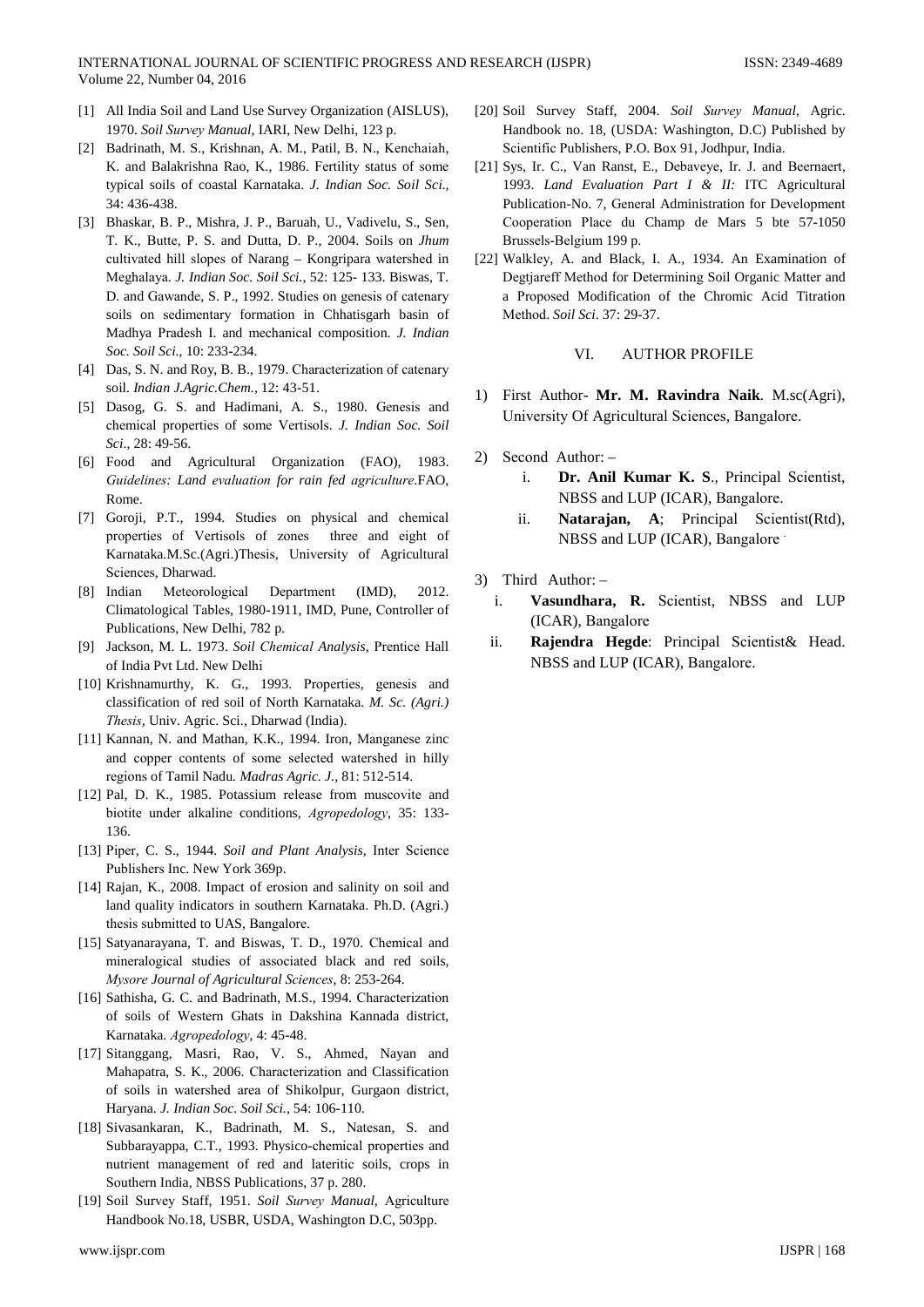# INTERNATIONAL JOURNAL OF SCIENTIFIC PROGRESS AND RESEARCH (IJSPR) Volume 22, Number 04, 2016

|                      |                | Table 1. Morphological characteristics of soils of Kannur microwatershed. |                     |                |                |             |             |                     |                    |                    |                          |                                                                                                                                                                                                                                                                                                                                                                                                                                |             |                           |                |                |                              |
|----------------------|----------------|---------------------------------------------------------------------------|---------------------|----------------|----------------|-------------|-------------|---------------------|--------------------|--------------------|--------------------------|--------------------------------------------------------------------------------------------------------------------------------------------------------------------------------------------------------------------------------------------------------------------------------------------------------------------------------------------------------------------------------------------------------------------------------|-------------|---------------------------|----------------|----------------|------------------------------|
| Pedo<br>n No         |                | Colou<br>r                                                                | Te                  |                | Structure      |             |             | Consistence         |                    |                    | Effe                     | Boundar<br>y                                                                                                                                                                                                                                                                                                                                                                                                                   |             | pores                     | roots          |                |                              |
| $\&$<br>horiz<br>ons | Depth<br>(cm)  | moist                                                                     | xt<br>ur<br>e       | S              | G              | $\mathbf T$ | Dry         | Moi<br>st           | Stic<br>kyn<br>ess | Plas<br>ticit<br>y | rves<br>cen<br>ce        | D                                                                                                                                                                                                                                                                                                                                                                                                                              | T           | S                         | Q              | $\mathbf S$    | Q                            |
| Pedon 1              |                |                                                                           |                     |                |                |             |             |                     |                    |                    |                          |                                                                                                                                                                                                                                                                                                                                                                                                                                |             |                           |                |                |                              |
| Ap                   | $0 - 26$       | 5YR<br>4/4                                                                | scl                 | m              | $\overline{2}$ | sbk         | sh          | $\operatorname{fr}$ | SS                 | sp                 | ÷,                       | $\mathbf{C}$                                                                                                                                                                                                                                                                                                                                                                                                                   | $\mathbf S$ | ${\bf F}$                 | $\mathbf c$    | $\mathbf f$    | $\mathbf{c}$                 |
| Bt1                  | 26-47          | 2.5YR<br>3/6                                                              | $\mathbf{c}$        | m              | $\overline{c}$ | sbk         | sh          | $\operatorname{fr}$ | SS                 | sp                 | $\overline{a}$           | $\mathbf c$                                                                                                                                                                                                                                                                                                                                                                                                                    | ${\bf S}$   | $\mathbf{F}$              | $\mathbf c$    | $\mathbf f$    | $\mathbf{C}$                 |
| B <sub>t2</sub>      | 47-66          | 2.5YR<br>3/6                                                              | $\mathbf c$         | m              | 2              | sbk         | sh          | fr                  | SS                 | sp                 | $\overline{a}$           | $\mathbf{a}$                                                                                                                                                                                                                                                                                                                                                                                                                   | ${\bf S}$   | $\mathbf{F}$              | $\mathbf c$    | $\mathbf f$    | $\mathbf{C}$                 |
| Bt3                  | 66-102         | 2.5YR<br>3/4                                                              | vgs<br>$\mathbf{C}$ | m              | $\overline{c}$ | sbk         | sh          | fr                  | SS                 | sp                 | ÷,                       | g                                                                                                                                                                                                                                                                                                                                                                                                                              | ${\bf S}$   | $\blacksquare$            | -              | -              | ÷                            |
| Bt4                  | $102 -$<br>138 | 2.5YR<br>3/4                                                              | vgs<br>$\mathbf c$  | m              | 2              | sbk         | sh          | fr                  | SS                 | sp                 | ÷,                       | $\mathbf{g}% _{T}=\mathbf{g}_{T}=\mathbf{g}_{T}=\mathbf{g}_{T}=\mathbf{g}_{T}=\mathbf{g}_{T}=\mathbf{g}_{T}=\mathbf{g}_{T}=\mathbf{g}_{T}=\mathbf{g}_{T}=\mathbf{g}_{T}=\mathbf{g}_{T}=\mathbf{g}_{T}=\mathbf{g}_{T}=\mathbf{g}_{T}=\mathbf{g}_{T}=\mathbf{g}_{T}=\mathbf{g}_{T}=\mathbf{g}_{T}=\mathbf{g}_{T}=\mathbf{g}_{T}=\mathbf{g}_{T}=\mathbf{g}_{T}=\mathbf{g}_{T}=\mathbf{g}_{T}=\mathbf{g}_{T}=\mathbf{g}_{T}=\math$ | W           | $\bar{\phantom{a}}$       | $\overline{a}$ | $\overline{a}$ | $\overline{a}$               |
| Pedon 2              |                |                                                                           |                     |                |                |             |             |                     |                    |                    |                          |                                                                                                                                                                                                                                                                                                                                                                                                                                |             |                           |                |                |                              |
| Ap                   | $0-19$         | 10YR3<br>/1                                                               | $\mathbf c$         | $\mathcal{C}$  | $\overline{c}$ | sbk         | h           | fr                  | <b>VS</b>          | vp                 | -                        | $\mathbf{g}% _{T}=\mathbf{g}_{T}=\mathbf{g}_{T}=\mathbf{g}_{T}=\mathbf{g}_{T}=\mathbf{g}_{T}=\mathbf{g}_{T}=\mathbf{g}_{T}=\mathbf{g}_{T}=\mathbf{g}_{T}=\mathbf{g}_{T}=\mathbf{g}_{T}=\mathbf{g}_{T}=\mathbf{g}_{T}=\mathbf{g}_{T}=\mathbf{g}_{T}=\mathbf{g}_{T}=\mathbf{g}_{T}=\mathbf{g}_{T}=\mathbf{g}_{T}=\mathbf{g}_{T}=\mathbf{g}_{T}=\mathbf{g}_{T}=\mathbf{g}_{T}=\mathbf{g}_{T}=\mathbf{g}_{T}=\mathbf{g}_{T}=\math$ | ${\bf S}$   | $\mathbf C$               | $\mathbf f$    | $\mathbf f$    | $\mathbf{C}$                 |
| <b>Bw</b>            | 19-42          | 10YR3<br>$\sqrt{1}$                                                       | $\mathbf c$         | $\mathcal{C}$  | $\overline{2}$ | sbk         | $\mathbf h$ | fr                  | VS                 | vp                 | $\overline{\phantom{0}}$ | $\mathbf{g}% _{T}=\mathbf{g}_{T}=\mathbf{g}_{T}=\mathbf{g}_{T}=\mathbf{g}_{T}=\mathbf{g}_{T}=\mathbf{g}_{T}=\mathbf{g}_{T}=\mathbf{g}_{T}=\mathbf{g}_{T}=\mathbf{g}_{T}=\mathbf{g}_{T}=\mathbf{g}_{T}=\mathbf{g}_{T}=\mathbf{g}_{T}=\mathbf{g}_{T}=\mathbf{g}_{T}=\mathbf{g}_{T}=\mathbf{g}_{T}=\mathbf{g}_{T}=\mathbf{g}_{T}=\mathbf{g}_{T}=\mathbf{g}_{T}=\mathbf{g}_{T}=\mathbf{g}_{T}=\mathbf{g}_{T}=\mathbf{g}_{T}=\math$ | ${\bf S}$   | $\overline{F}$            | $\mathbf c$    | $\mathbf f$    | $\mathbf{C}$                 |
| Bss1                 | 42-73          | 10YR3<br>/1                                                               | $\mathbf c$         | $\mathcal{C}$  | $\overline{2}$ | sbk         | $\,h$       | fr                  | <b>VS</b>          | vp                 | ÷,                       | $\mathbf{g}% _{T}=\mathbf{g}_{T}=\mathbf{g}_{T}=\mathbf{g}_{T}=\mathbf{g}_{T}=\mathbf{g}_{T}=\mathbf{g}_{T}=\mathbf{g}_{T}=\mathbf{g}_{T}=\mathbf{g}_{T}=\mathbf{g}_{T}=\mathbf{g}_{T}=\mathbf{g}_{T}=\mathbf{g}_{T}=\mathbf{g}_{T}=\mathbf{g}_{T}=\mathbf{g}_{T}=\mathbf{g}_{T}=\mathbf{g}_{T}=\mathbf{g}_{T}=\mathbf{g}_{T}=\mathbf{g}_{T}=\mathbf{g}_{T}=\mathbf{g}_{T}=\mathbf{g}_{T}=\mathbf{g}_{T}=\mathbf{g}_{T}=\math$ | ${\bf S}$   | $\mathbf F$               | $\mathbf c$    | $\mathbf f$    | $\mathbf{C}$                 |
| Bss2                 | 73-99          | 10YR3<br>/1                                                               | $\mathbf c$         | $\overline{C}$ | $\overline{2}$ | sbk         | h           | fr                  | <b>VS</b>          | vp                 | ÷,                       | $\mathbf{g}% _{T}=\mathbf{g}_{T}=\mathbf{g}_{T}=\mathbf{g}_{T}=\mathbf{g}_{T}=\mathbf{g}_{T}=\mathbf{g}_{T}=\mathbf{g}_{T}=\mathbf{g}_{T}=\mathbf{g}_{T}=\mathbf{g}_{T}=\mathbf{g}_{T}=\mathbf{g}_{T}=\mathbf{g}_{T}=\mathbf{g}_{T}=\mathbf{g}_{T}=\mathbf{g}_{T}=\mathbf{g}_{T}=\mathbf{g}_{T}=\mathbf{g}_{T}=\mathbf{g}_{T}=\mathbf{g}_{T}=\mathbf{g}_{T}=\mathbf{g}_{T}=\mathbf{g}_{T}=\mathbf{g}_{T}=\mathbf{g}_{T}=\math$ | W           | $\overline{a}$            | -              | -              | -                            |
| Bss3                 | 99-150         | 10YR3<br>$\sqrt{1}$                                                       | $\mathbf c$         | $\mathbf c$    | $\overline{2}$ | sbk         | $\mathbf h$ | $\operatorname{fr}$ | <b>VS</b>          | vp                 |                          | $\mathbf{g}% _{T}=\mathbf{g}_{T}=\mathbf{g}_{T}=\mathbf{g}_{T}=\mathbf{g}_{T}=\mathbf{g}_{T}=\mathbf{g}_{T}=\mathbf{g}_{T}=\mathbf{g}_{T}=\mathbf{g}_{T}=\mathbf{g}_{T}=\mathbf{g}_{T}=\mathbf{g}_{T}=\mathbf{g}_{T}=\mathbf{g}_{T}=\mathbf{g}_{T}=\mathbf{g}_{T}=\mathbf{g}_{T}=\mathbf{g}_{T}=\mathbf{g}_{T}=\mathbf{g}_{T}=\mathbf{g}_{T}=\mathbf{g}_{T}=\mathbf{g}_{T}=\mathbf{g}_{T}=\mathbf{g}_{T}=\mathbf{g}_{T}=\math$ | W           | $\blacksquare$            | -              | ÷,             | $\qquad \qquad \blacksquare$ |
| Pedon $3$            |                |                                                                           |                     |                |                |             |             |                     |                    |                    |                          |                                                                                                                                                                                                                                                                                                                                                                                                                                |             |                           |                |                |                              |
| Ap                   | $0 - 20$       | 5YR3/<br>4                                                                | <b>SC</b>           | m              | $\overline{2}$ | sbk         | sh          | fr                  | ms                 | mp                 | $\overline{a}$           | $\mathbf c$                                                                                                                                                                                                                                                                                                                                                                                                                    | ${\bf S}$   | $\mathbf C$               | $\mathbf f$    | $\mathbf f$    | $\mathbf c$                  |
| Bt1                  | 20-38          | 2.5YR<br>3/6                                                              | $\mathbf c$         | m              | 2              | sbk         | sh          | fr                  | ms                 | mp                 | ÷,                       | $\mathbf{g}% _{T}=\mathbf{g}_{T}=\mathbf{g}_{T}=\mathbf{g}_{T}=\mathbf{g}_{T}=\mathbf{g}_{T}=\mathbf{g}_{T}=\mathbf{g}_{T}=\mathbf{g}_{T}=\mathbf{g}_{T}=\mathbf{g}_{T}=\mathbf{g}_{T}=\mathbf{g}_{T}=\mathbf{g}_{T}=\mathbf{g}_{T}=\mathbf{g}_{T}=\mathbf{g}_{T}=\mathbf{g}_{T}=\mathbf{g}_{T}=\mathbf{g}_{T}=\mathbf{g}_{T}=\mathbf{g}_{T}=\mathbf{g}_{T}=\mathbf{g}_{T}=\mathbf{g}_{T}=\mathbf{g}_{T}=\mathbf{g}_{T}=\math$ | ${\bf S}$   | ${\bf F}$                 | $\mathbf c$    | $\mathbf f$    | $\mathbf c$                  |
| B <sub>t2</sub>      | 38-75          | 2.5YR<br>3/6                                                              | $\mathbf c$         | m              | $\overline{c}$ | sbk         | sh          | $\operatorname{fr}$ | ms                 | mp                 | $\overline{\phantom{0}}$ | $\mathbf{g}% _{T}=\mathbf{g}_{T}=\mathbf{g}_{T}=\mathbf{g}_{T}=\mathbf{g}_{T}=\mathbf{g}_{T}=\mathbf{g}_{T}=\mathbf{g}_{T}=\mathbf{g}_{T}=\mathbf{g}_{T}=\mathbf{g}_{T}=\mathbf{g}_{T}=\mathbf{g}_{T}=\mathbf{g}_{T}=\mathbf{g}_{T}=\mathbf{g}_{T}=\mathbf{g}_{T}=\mathbf{g}_{T}=\mathbf{g}_{T}=\mathbf{g}_{T}=\mathbf{g}_{T}=\mathbf{g}_{T}=\mathbf{g}_{T}=\mathbf{g}_{T}=\mathbf{g}_{T}=\mathbf{g}_{T}=\mathbf{g}_{T}=\math$ | ${\bf S}$   | $\mathbf F$               | $\mathbf c$    | $\mathbf f$    | $\mathbf{C}$                 |
| Bt3                  | 75-98          | 2.5YR<br>3/4                                                              | $\mathbf c$         | m              | 2              | sbk         | sh          | fr                  | ms                 | mp                 | $\overline{a}$           | $\mathbf{g}% _{T}=\mathbf{g}_{T}=\mathbf{g}_{T}=\mathbf{g}_{T}=\mathbf{g}_{T}=\mathbf{g}_{T}=\mathbf{g}_{T}=\mathbf{g}_{T}=\mathbf{g}_{T}=\mathbf{g}_{T}=\mathbf{g}_{T}=\mathbf{g}_{T}=\mathbf{g}_{T}=\mathbf{g}_{T}=\mathbf{g}_{T}=\mathbf{g}_{T}=\mathbf{g}_{T}=\mathbf{g}_{T}=\mathbf{g}_{T}=\mathbf{g}_{T}=\mathbf{g}_{T}=\mathbf{g}_{T}=\mathbf{g}_{T}=\mathbf{g}_{T}=\mathbf{g}_{T}=\mathbf{g}_{T}=\mathbf{g}_{T}=\math$ | ${\bf S}$   | $\overline{a}$            | -              | $\mathbf f$    | $\mathbf c$                  |
| Bt4                  | 98-145         | 2.5YR<br>3/4                                                              | $\mathbf c$         | m              | 2              | sbk sh      |             | fr                  | ms                 | mp                 | $\Box$                   | $\mathbf{g}% _{0}\left( \mathbf{r},\mathbf{r}\right)$                                                                                                                                                                                                                                                                                                                                                                          | ${\bf S}$   | $\Box$                    | $\blacksquare$ |                |                              |
| Pedon 4              |                |                                                                           |                     |                |                |             |             |                     |                    |                    |                          |                                                                                                                                                                                                                                                                                                                                                                                                                                |             |                           |                |                |                              |
| Ap                   | $0 - 16$       | 10YR4<br>/6                                                               | $\mathbf c$         | m              | $\overline{c}$ | sbk         | sh          | $\operatorname{fr}$ | ms                 | mp                 | $\overline{\phantom{0}}$ | $\mathbf c$                                                                                                                                                                                                                                                                                                                                                                                                                    | ${\bf S}$   | $\mathbf C$               | $\mathbf f$    | $\mathbf f$    | $\mathbf{c}$                 |
| Bw1                  | 16-57          | 7.5YR<br>4/4                                                              | $\mathbf{C}$        | m              | $\mathbf{2}$   | sbk         | sh          | fr                  | ms                 | mp                 | $\overline{\phantom{0}}$ | $\mathbf c$                                                                                                                                                                                                                                                                                                                                                                                                                    | ${\bf S}$   | $\boldsymbol{\mathrm{F}}$ | $\mathbf f$    | $\mathbf f$    | $\mathbf{C}$                 |
| Bw2                  | 57-78          | 7.5YR<br>4/4                                                              | $\mathbf c$         | m              | $\overline{2}$ | sbk         | sh          | fr                  | ms                 | mp                 | $\blacksquare$           | g                                                                                                                                                                                                                                                                                                                                                                                                                              | ${\bf S}$   | $\boldsymbol{\mathrm{F}}$ | $\mathbf f$    | $\mathbf f$    | $\mathbf{c}$                 |
| Bw3                  | 78-105         | 10YR4<br>/3                                                               | $\mathbf{c}$        | m              | $\overline{2}$ | sbk         | sh          | $\operatorname{fr}$ | ms                 | mp                 | $\overline{\phantom{a}}$ | $\mathbf{g}% _{T}=\mathbf{g}_{T}=\mathbf{g}_{T}=\mathbf{g}_{T}=\mathbf{g}_{T}=\mathbf{g}_{T}=\mathbf{g}_{T}=\mathbf{g}_{T}=\mathbf{g}_{T}=\mathbf{g}_{T}=\mathbf{g}_{T}=\mathbf{g}_{T}=\mathbf{g}_{T}=\mathbf{g}_{T}=\mathbf{g}_{T}=\mathbf{g}_{T}=\mathbf{g}_{T}=\mathbf{g}_{T}=\mathbf{g}_{T}=\mathbf{g}_{T}=\mathbf{g}_{T}=\mathbf{g}_{T}=\mathbf{g}_{T}=\mathbf{g}_{T}=\mathbf{g}_{T}=\mathbf{g}_{T}=\mathbf{g}_{T}=\math$ | ${\bf S}$   | ${\bf F}$                 | $\mathbf f$    | $\mathbf f$    | $\mathbf{c}$                 |
| Bw4                  | $105 -$<br>140 | 10YR4<br>/4                                                               | $\mathbf c$         | m              | $\overline{c}$ | sbk         | sh          | $\operatorname{fr}$ | ms                 | mp                 |                          | $\mathbf{g}% _{0}\left( \mathbf{r},\mathbf{r}\right)$                                                                                                                                                                                                                                                                                                                                                                          | ${\bf S}$   | $\Box$                    | $\frac{1}{2}$  |                |                              |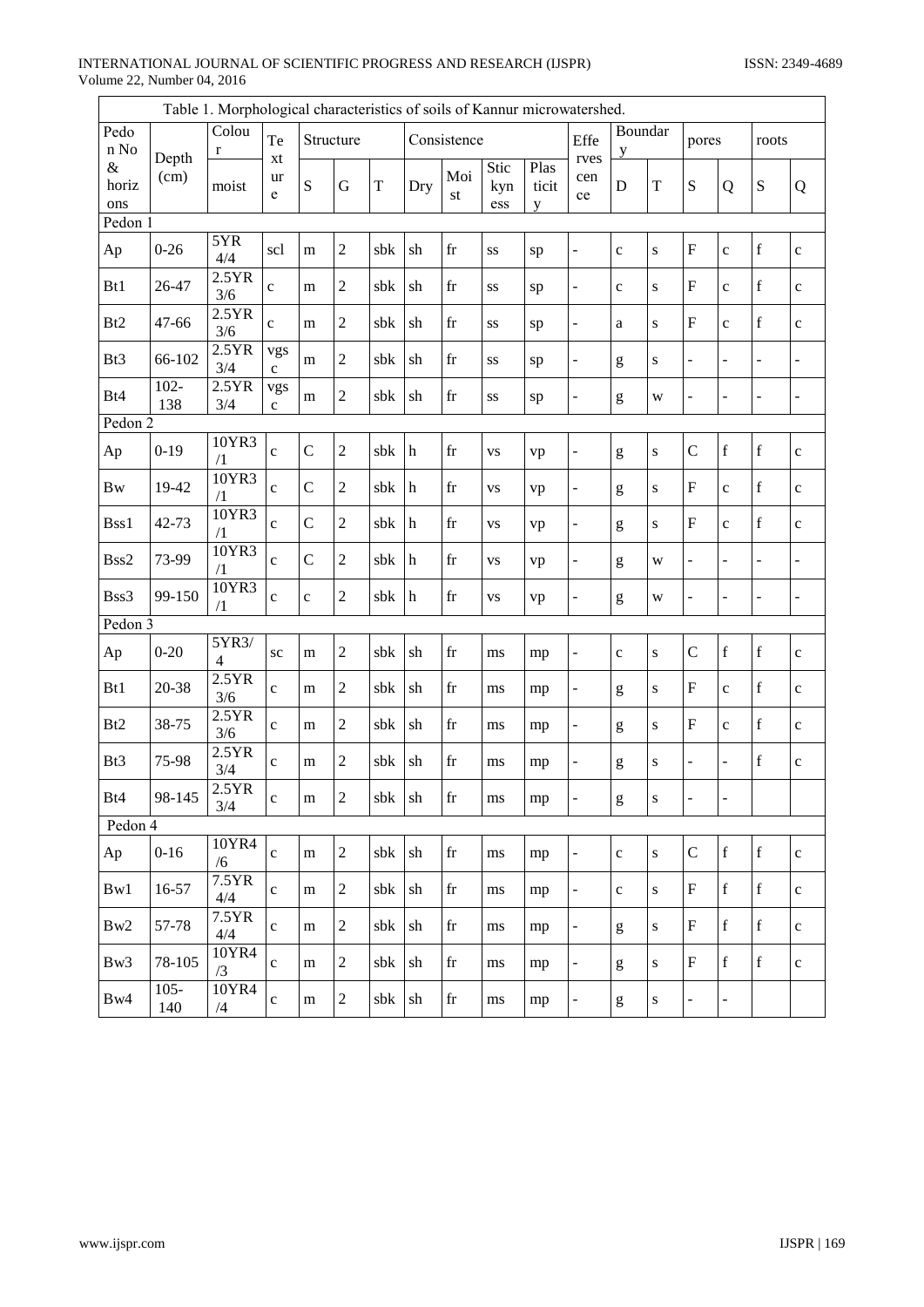# INTERNATIONAL JOURNAL OF SCIENTIFIC PROGRESS AND RESEARCH (IJSPR) ISSN: 2349-4689 Volume 22, Number 04, 2016

| pedon5          |                  |              |                    |           |                |                      |    |                     |           |    |                              |              |           |                          |                          |             |              |
|-----------------|------------------|--------------|--------------------|-----------|----------------|----------------------|----|---------------------|-----------|----|------------------------------|--------------|-----------|--------------------------|--------------------------|-------------|--------------|
| Ap              | $0 - 19$         | 7.5YR<br>4/4 | scl                | m         | $\mathbf{1}$   | sbk                  | sh | $\operatorname{fr}$ | SS        | sp | $\blacksquare$               | $\rm{a}$     | ${\bf S}$ | $\mathbf f$              | $\mathbf c$              |             |              |
| Bt1             | 19-36            | 2.5YR<br>3/4 | $\mathbf c$        | m         | $\mathbf{1}$   | sbk                  | sh | $\operatorname{fr}$ | ms        | mp | $\frac{1}{2}$                | $\mathbf c$  | ${\bf S}$ | $\mathbf f$              | $\mathbf c$              |             |              |
| B <sub>t2</sub> | 36-82            | 2.5YR<br>3/6 | $\mathbf c$        | m         | $\mathbf{1}$   | $\overline{sb}$<br>k | sh | $_{\rm fr}$         | ms        | mp | $\overline{\phantom{a}}$     | g            | S         | $\mathbf f$              | m                        |             |              |
| Bt3             | $82 -$<br>121    | 2.5YR<br>3/6 | $\mathbf{C}$       | m         | $\mathbf{1}$   | sb<br>k              | sh | fr                  | ms        | mp | $\overline{\phantom{a}}$     | g            | ${\bf S}$ | $\mathbf f$              | m                        |             |              |
| Bt4             | $121 -$<br>163   | 2.5YR<br>3/6 | $\mathbf c$        | m         | 1              | sb<br>$\mathbf k$    | sh | $\operatorname{fr}$ | ms        | mp | ÷,                           | g            | S         | $\overline{a}$           | $\sim$                   |             |              |
| Pedon 6         |                  |              |                    |           |                |                      |    |                     |           |    |                              |              |           |                          |                          |             |              |
| Ap              | $0 - 20$         | 5YR4<br>/4   | scl                | m         | $\sqrt{2}$     | sb<br>k              | sh | fr                  | SS        | sp | $\overline{\phantom{a}}$     | a            | ${\bf S}$ | $\mathbf f$              | $\mathbf{C}$             | $\mathbf f$ | $\mathbf c$  |
| Bt1             | $20 - 41$        | 2.5Y<br>R3/6 | $\mathbf c$        | m         | $\overline{2}$ | sb<br>$\mathbf k$    | sh | $_{\rm fr}$         | SS        | sp | $\Box$                       | $\mathbf c$  | S         | $\blacksquare$           | $\overline{a}$           | $\mathbf f$ | $\mathbf c$  |
| B <sub>t2</sub> | $41 - 87$        | 2.5Y<br>R3/6 | $\mathbf c$        | m         | $\sqrt{2}$     | $s$ b<br>k           | sh | $\operatorname{fr}$ | SS        | sp | $\overline{\phantom{a}}$     | g            | ${\bf S}$ | $\overline{\phantom{a}}$ | $\bar{\phantom{a}}$      | $\mathbf f$ | $\mathbf c$  |
| Bt3             | $87 -$<br>117    | 2.5Y<br>R3/4 | $\mathbf{C}$       | m         | $\overline{2}$ | sb<br>$\mathbf k$    | sh | $_{\rm fr}$         | SS        | sp | $\bar{\phantom{a}}$          | g            | S         | $\blacksquare$           | $\bar{\phantom{a}}$      | $\mathbf f$ | $\mathbf c$  |
| Bt4             | $117-$<br>155    | 2.5Y<br>R3/4 | $\mathbf c$        | ${\rm m}$ | $\sqrt{2}$     | $s$ b<br>$\mathbf k$ | sh | fr                  | SS        | sp | $\qquad \qquad \blacksquare$ | g            | ${\bf S}$ | $\blacksquare$           | $\bar{\phantom{a}}$      |             |              |
| Pedon 7         |                  |              |                    |           |                |                      |    |                     |           |    |                              |              |           |                          |                          |             |              |
| Ap              | $0 - 17$         | 7.5Y<br>R4/4 | gsl                | m         | $\mathbf{1}$   | sb<br>k              | sh | fi                  | <b>SO</b> | po | $\overline{\phantom{a}}$     | $\mathbf{a}$ | ${\bf S}$ | $\mathbf f$              | $\mathbf c$              | $\mathbf f$ | $\mathbf c$  |
| Bt1             | 17-44            | 5YR3<br>/4   | gsc                | m         | $\overline{2}$ | sb<br>k              | sh | $_{\rm fr}$         | ms        | mp | $\bar{\phantom{a}}$          | $\mathbf{C}$ | S         | $\mathbf f$              | $\mathbf f$              | $\mathbf f$ | $\mathbf c$  |
| B <sub>t2</sub> | 44-80            | 2.5Y<br>R3/4 | gsc                | m         | $\overline{2}$ | sb<br>k              | sh | fr                  | ms        | mp | $\overline{\phantom{a}}$     | g            | ${\bf S}$ | $\blacksquare$           | $\overline{\phantom{a}}$ | $\mathbf f$ | $\mathbf c$  |
| Bt3             | $80-$<br>109     | 2.5Y<br>R3/4 | egs<br>$\mathbf c$ | m         | $\overline{2}$ | sb<br>k              | sh | $_{\rm fr}$         | ms        | mp | $\overline{a}$               | g            | S         | $\frac{1}{2}$            | $\overline{\phantom{a}}$ | $\mathbf f$ | $\mathbf c$  |
| Bt4             | $109 -$<br>148   | 2.5Y<br>R3/4 | egs<br>$\mathbf c$ | m         | $\mathfrak{2}$ | sb<br>k              | sh | fr                  | ms        | mp | $\overline{a}$               | g            | S         | $\overline{\phantom{0}}$ | $\blacksquare$           |             |              |
| Pedon 8         |                  |              |                    |           |                |                      |    |                     |           |    |                              |              |           |                          |                          |             |              |
| Ap              | $0 - 17$         | 2.5Y<br>R3/6 | gc                 | m         | $\overline{2}$ | sb<br>$\mathbf k$    | sh | $_{\rm fr}$         | ms        | mp | $\Box$                       | $\mathbf{C}$ | ${\bf S}$ | $\mathbf f$              | $\mathbf{C}$             | $\mathbf f$ | $\mathbf c$  |
| Bt1             | 17-45            | 2.5Y<br>R3/6 | gc                 | m         | $\overline{2}$ | sb<br>k              | sh | fr                  | ms        | mp | $\qquad \qquad \blacksquare$ | g            | ${\bf S}$ | $\mathbf f$              | m                        | $\mathbf f$ | $\mathbf{C}$ |
| B <sub>t2</sub> | 45-72            | 2.5Y<br>R3/4 | vgc                | m         | $\overline{2}$ | sb<br>$\mathbf k$    | sh | $\rm{fi}$           | ms        | mp | ev                           | $\mathbf{a}$ | S         | $\mathbf f$              | m                        | $\mathbf f$ | $\mathbf{C}$ |
| Bt3             | 72-98            | 2.5Y<br>R3/4 | egs<br>$\mathbf c$ | m         | $\mathbf{1}$   | sb<br>$\mathbf k$    | sh | fr                  | ms        | mp | ev                           | $\mathbf{C}$ | S         | $\blacksquare$           | $\Box$                   | $\mathbf f$ | $\mathbf c$  |
| Bt4             | $98 -$<br>$130+$ | 2.5Y<br>R3/4 | egs<br>$\mathbf c$ | m         | $\mathbf{1}$   | $s$ b<br>k           | sh | $\operatorname{fr}$ | ms        | mp | ÷,                           | $\mathbf{C}$ | S         | $\overline{a}$           | $\overline{a}$           |             |              |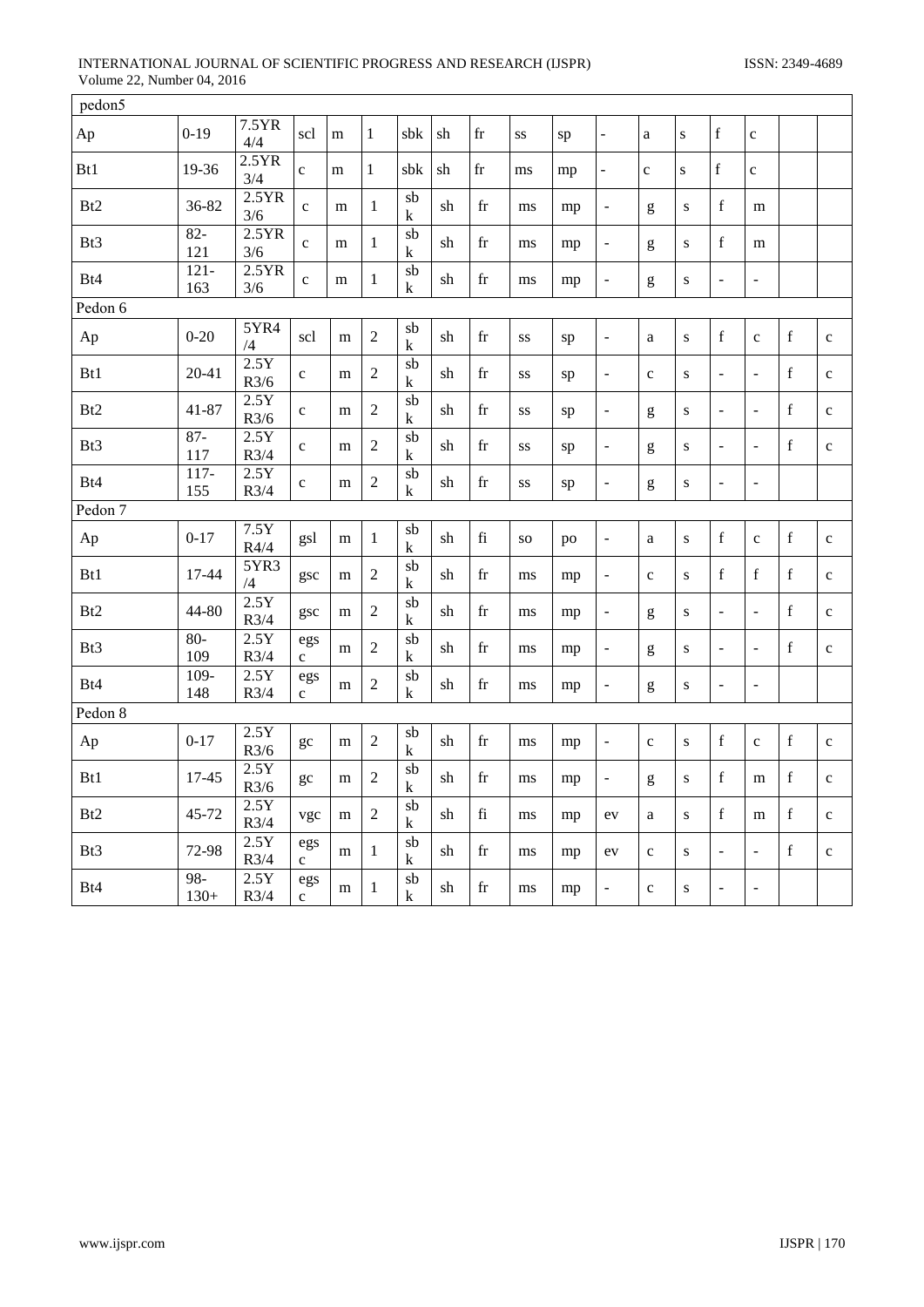| Pedon no               | Depth                                                      |       | Texture |       | Gravel                                                           | B.D    | P.D    |         | E.C                              |      |            |
|------------------------|------------------------------------------------------------|-------|---------|-------|------------------------------------------------------------------|--------|--------|---------|----------------------------------|------|------------|
| $\&$                   | in                                                         |       |         |       | (% )                                                             | (Mg)   | (Mg)   | pH      | (1:2.5)                          | O.C  | C.E.C/Clay |
| horizons               | (cm)                                                       | Sand  | Silt %  | Clay  |                                                                  | $m-3)$ | $m-3)$ | (1:2.5) | $(dS \ m)$                       | (% ) |            |
|                        |                                                            | $\%$  |         | $\%$  |                                                                  |        |        |         | $\mathbf{1}_{\left\{ \right\} }$ |      |            |
|                        |                                                            |       |         |       | Pedon 1, Fine, kaolinitic, iso-hyperthermic, Typic Kandiustalfs. |        |        |         |                                  |      |            |
| Ap                     | $0 - 26$                                                   | 52.34 | 20.86   | 26.80 | $1 - 5$                                                          | 1.53   | 2.78   | 7.08    | 0.36                             | 0.39 | 0.30       |
| Bt1                    | 26-47                                                      | 47.00 | 11.60   | 44.20 | $1 - 5$                                                          | 1.65   | 2.95   | 6.83    | 0.27                             | 0.34 | 0.19       |
| Bt2                    | 47-66                                                      | 44.44 | 7.86    | 47.70 | $5 - 10$                                                         | 1.60   | 2.96   | 6.62    | 0.29                             | 0.35 | 0.14       |
| Bt3                    | 66-<br>102                                                 | 45.61 | 7.89    | 46.50 | 60                                                               | 1.52   | 2.89   | 6.36    | 0.28                             | 0.29 | 0.12       |
| Bt4                    | $102 -$<br>138                                             | 50.40 | 7.10    | 42.50 | 60                                                               | 1.42   | 2.85   | 6.22    | 0.20                             | 0.28 | 0.11       |
|                        | Pedon 2, Fine, mixed, iso-hyperthermic, Typic Haplusterts. |       |         |       |                                                                  |        |        |         |                                  |      |            |
| Ap                     | $0 - 19$                                                   | 25.70 | 19.60   | 54.70 | $1 - 5$                                                          | 1.47   | 2.89   | 8.72    | 0.45                             | 0.45 | 0.60       |
| $\mathbf{B}\mathbf{w}$ | 19-42                                                      | 19.00 | 22.30   | 58.70 | $1-5$                                                            | 1.48   | 2.99   | 8.60    | 0.58                             | 0.36 | 0.53       |
| Bss1                   | 42-73                                                      | 22.90 | 22.30   | 54.80 | $1 - 5$                                                          | 1.43   | 2.97   | 8.06    | 0.53                             | 0.32 | 0.50       |
| Bss2                   | 73-99                                                      | 25.70 | 22.20   | 52.10 | $1 - 5$                                                          | 1.42   | 2.80   | 8.12    | 0.44                             | 0.28 | 0.48       |
| Bss3                   | 99-<br>150                                                 | 27.10 | 20.60   | 52.30 | $1-5$                                                            | 1.42   | 2.90   | 7.76    | 0.38                             | 0.26 | 0.46       |
|                        |                                                            |       |         |       | Pedon 3, Fine, kaolinitic, iso-hyperthermic, Kandic Paleustalfs. |        |        |         |                                  |      |            |
| Ap                     | $0 - 20$                                                   | 45.60 | 16.90   | 37.50 | $1 - 5$                                                          | 1.56   | 2.73   | 7.15    | 0.29                             | 0.48 | 0.19       |
| Bt1                    | 20-38                                                      | 44.90 | 14.30   | 40.80 | $1 - 5$                                                          | 1.66   | 2.90   | 7.12    | 0.24                             | 0.34 | 0.28       |
| Bt <sub>2</sub>        | 38-75                                                      | 43.70 | 13.85   | 42.45 | $1-5$                                                            | 1.67   | 2.92   | 7.10    | 0.19                             | 0.25 | 0.22       |
| Bt3                    | 75-98                                                      | 42.30 | 13.60   | 44.10 | $1-5$                                                            | 1.53   | 2.85   | 7.03    | 0.14                             | 0.22 | 0.14       |
| Bt4                    | 98-<br>145                                                 | 41.60 | 12.65   | 45.75 | $1 - 5$                                                          | 1.41   | 2.64   | 6.53    | 0.10                             | 0.18 | 0.11       |
|                        |                                                            |       |         |       | Pedon 4, Fine, mixed, iso-hyperthermic, Oxic Haplustepts.        |        |        |         |                                  |      |            |
| Ap                     | $0 - 16$                                                   | 27.0  | 27.4    | 45.5  | $1 - 5$                                                          | 1.46   | 2.51   | 8.04    | 0.40                             | 0.65 | 0.24       |
| Bw1                    | 16-57                                                      | 23.2  | 28.2    | 48.6  | $1 - 5$                                                          | 1.40   | 2.64   | 8.42    | 0.38                             | 0.69 | 0.28       |
| Bw2                    | 57-78                                                      | 15.9  | 34.2    | 49.9  | $1 - 5$                                                          | 1.41   | 2.64   | 8.47    | 0.33                             | 0.55 | 0.20       |
| Bw3                    | $78 -$<br>105                                              | 11.4  | 36.0    | 52.6  | $1 - 5$                                                          | 1.39   | 1.99   | 8.36    | 0.24                             | 0.41 | 0.12       |
| Bw4                    | $105 -$<br>140                                             | 10.1  | 33.3    | 56.6  | $1-5$                                                            | 1.34   | 2.08   | 8.38    | 0.18                             | 0.46 | 0.12       |
|                        |                                                            |       |         |       | Pedon 5, Fine, mixed, iso-hyperthermic, Kanhaplic Rhodustalfs.   |        |        |         |                                  |      |            |
| Ap                     | $0 - 19$                                                   | 50.80 | 20.70   | 28.50 | $1 - 5$                                                          | 1.36   | 2.64   | 6.71    | 0.29                             | 0.32 | 0.28       |
| Bt1                    | 19-36                                                      | 39.30 | 12.80   | 47.90 | $1 - 5$                                                          | 1.43   | 2.79   | 6.86    | 0.24                             | 0.30 | 0.30       |
| B <sub>t2</sub>        | 36-82                                                      | 42.20 | 12.00   | 45.80 | $1 - 5$                                                          | 1.20   | 2.48   | 6.75    | 0.20                             | 0.27 | 0.25       |
| Bt <sub>3</sub>        | $82 -$<br>121                                              | 44.00 | 10.70   | 45.30 | $1 - 5$                                                          | 1.39   | 2.62   | 6.84    | 0.15                             | 0.16 | 0.10       |
| Bt4                    | $121 -$<br>163                                             | 50.50 | 9.00    | 40.50 | $1 - 5$                                                          | 1.51   | 2.90   | 6.25    | 0.09                             | 0.11 | 0.10       |
|                        |                                                            |       |         |       | Pedon 6, Fine, mixed, iso-hyperthermic, Rhodic Paleustalfs.      |        |        |         |                                  |      |            |
| Ap                     | $0 - 20$                                                   | 53.70 | 11.50   | 34.80 | $1-5$                                                            | 1.71   | 2.71   | 7.6     | 0.95                             | 0.43 | 0.27       |
| Bt1                    | $20 - 41$                                                  | 45.00 | 12.20   | 42.80 | $1-5$                                                            | 1.61   | 2.7    | 7.8     | 0.86                             | 0.32 | 0.25       |
| Bt <sub>2</sub>        | 41-87                                                      | 47.50 | 10.00   | 42.50 | $1 - 5$                                                          | 1.55   | 2.58   | 7.7     | 0.46                             | 0.31 | 0.29       |
| Bt <sub>3</sub>        | $87 -$<br>117                                              | 48.10 | 8.30    | 43.60 | $1 - 5$                                                          | 1.44   | 2.53   | 7.5     | 0.42                             | 0.27 | 0.19       |
| Bt4                    | $117 -$                                                    | 53.20 | 7.10    | 39.70 | $1 - 5$                                                          | 1.40   | 2.03   | 6.9     | 0.31                             | 0.21 | 0.12       |

Table :2 Physio Chemical Properties